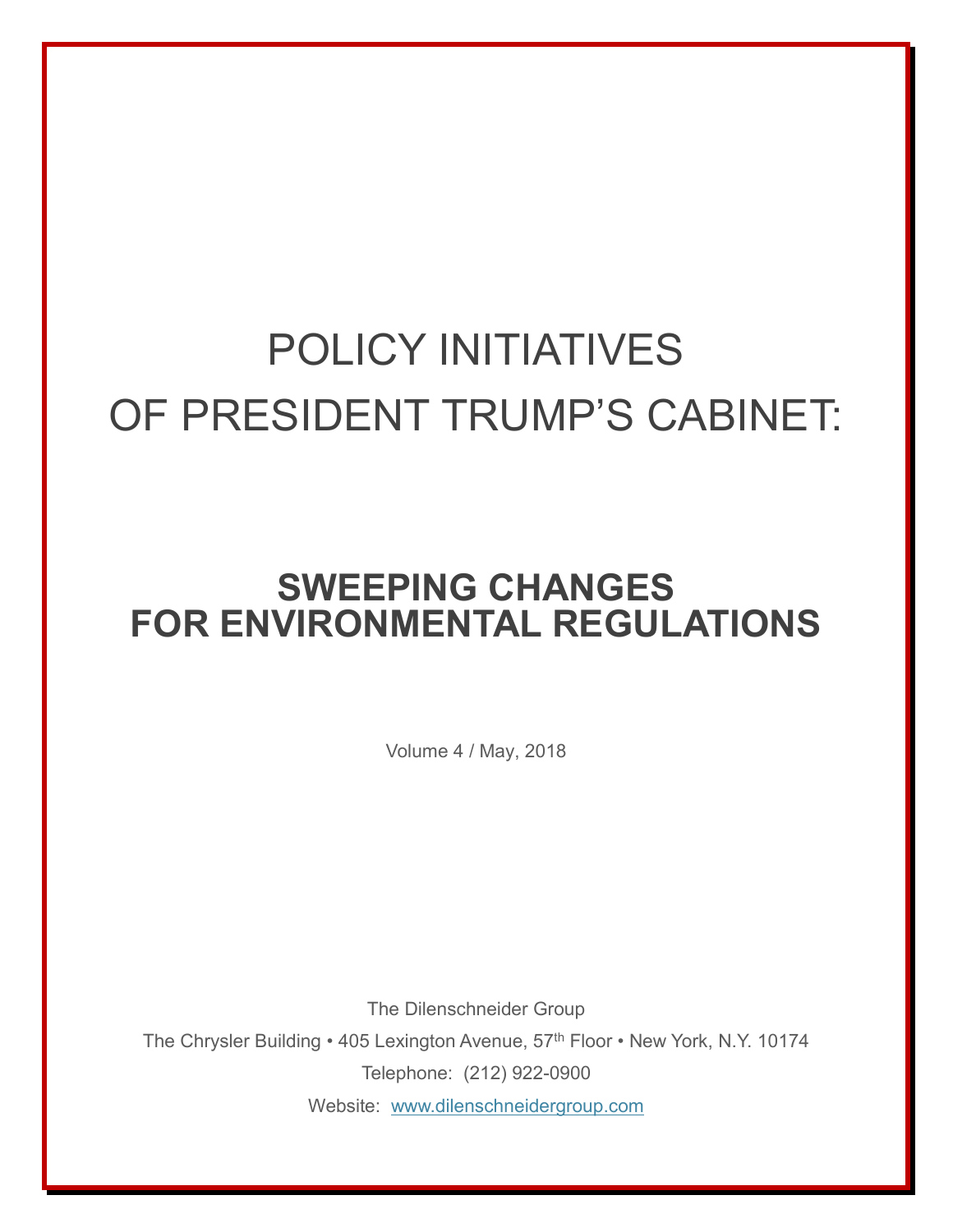*As world attention is riveted on the U.S. pullout from the Iran nuclear deal and a possible meeting with North Korea's Kim Jong-un, a remarkable number of policy changes are being implemented on environmental issues likely to affect American businesses and consumers for decades even as, seems likely, the courts tone down some of the Trump initiatives.*

According to the Federal Register, government press releases, speeches, memos, industry and environmental newsletters and talks with a number of experts, the Trump Administration deregulated, abandoned, changed, weakened, delayed or proposed changes to 67 environmental policies during the President's first year in office.

The Departments of Interior and Agriculture have announced 43 deregulatory actions, the Environmental Protection Agency has had 41, the Transportation Department has had 83 and Health and Human Services has had 54.

 So, the Trump Administration is changing environmental policies in ways that are likely to affect American businesses and consumers for decades to come.

The unanswered question is to what extent the federal courts will tone down or even block the changes, as many are being contested.

Most Americans are unaware of the changes, as they have not received public attention. Those Americans who do know what has happened have been surprised at the speed with which the administration has pushed through changes in environmental regulation, often by executive order.

All that has made planning difficult for many businesses, retailers and consumers.

President Trump's first major action was approving the controversial Keystone XL pipeline. That was followed by his pulling the U.S. out of the Paris Climate Accords. His most recent highprofile move was proposing weaker fuel efficiency standards for new vehicles on the grounds this will make U.S. automobiles more competitive with those made in other countries.

 California, however, is keeping the old tougher standards, which could put manufacturers in the untenable position of making one set of cars for the vast California market and another for the rest of the country.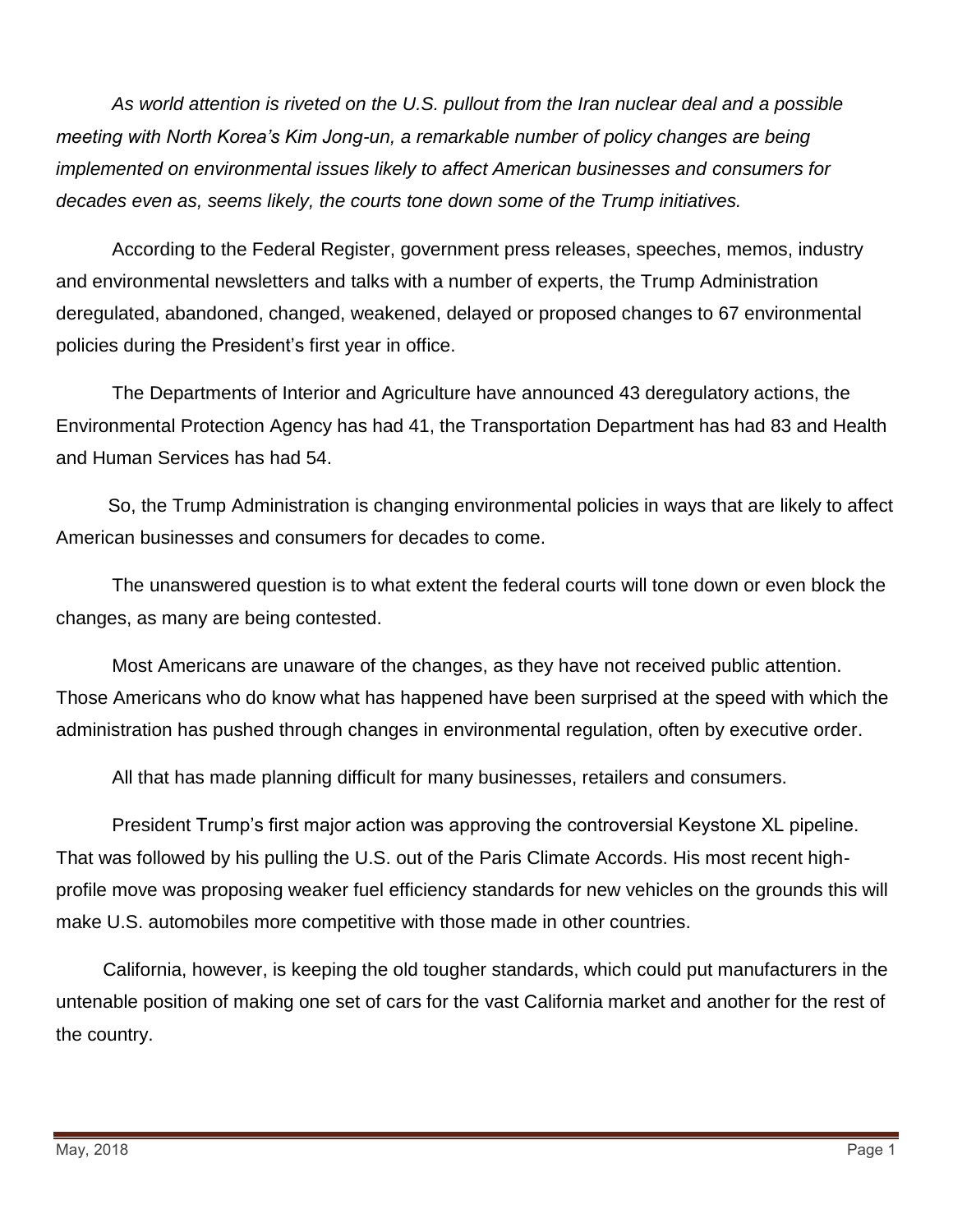Domestic automakers did want to ease up on standards, but they aren't pleased the Trump Administration went further than they intended.

But the administration, seeing the growing demand for fuel-hungry SUVs and pickup trucks, thinks it is doing what Americans want.

The administration is rolling back several regulations that impact climate change. (In fact, the administration has removed that phrase from many of its official websites, and in December President Trump dropped climate change from the list of national security threats.)

NASA's \$10 million budget for monitoring global carbon emissions has been eliminated even though Congress mandated it. The administration plans to shut down the cameras aboard DSCOVR (Deep Space Climate Observatory) that have taken high-resolution photos of the planet's sun-lit side every half hour since July 2015. And the administration is curtailing plans to do more extensive monitoring of climate changes around the globe.

 The U.S. has been making progress toward energy independence, in part because of federal initiatives in renewable energy and energy efficiency. But the White House has proposed cutting Department of Energy funding for such projects by 72 percent.

 President Trump wants to open coastal areas to oil and gas drilling with one exemption (at least so far) for Florida. The President also wants to auction off oil and gas leases for 77 million acres of federal waters within the Gulf of Mexico, the largest auction of its kind in U.S. history. The Bureau of Land Management is studying how and when to let developers into the Arctic Natural Wildlife Refuge. And President Trump has promised to dismantle the Clean Power Plan to let power plants burn more coal and create more coal jobs.

 Under Administrator Scott Pruitt, the Environmental Protection Agency has proposed changing or has changed a long list of regulations. For example, he wants the EPA to only consider scientific studies that have publicly available data. Environmental groups protest that this will weaken the agency's ability to weigh all the factors in major decisions such as shutting down a power plant or regulating pesticides, since many studies contain proprietary information or personal health data.